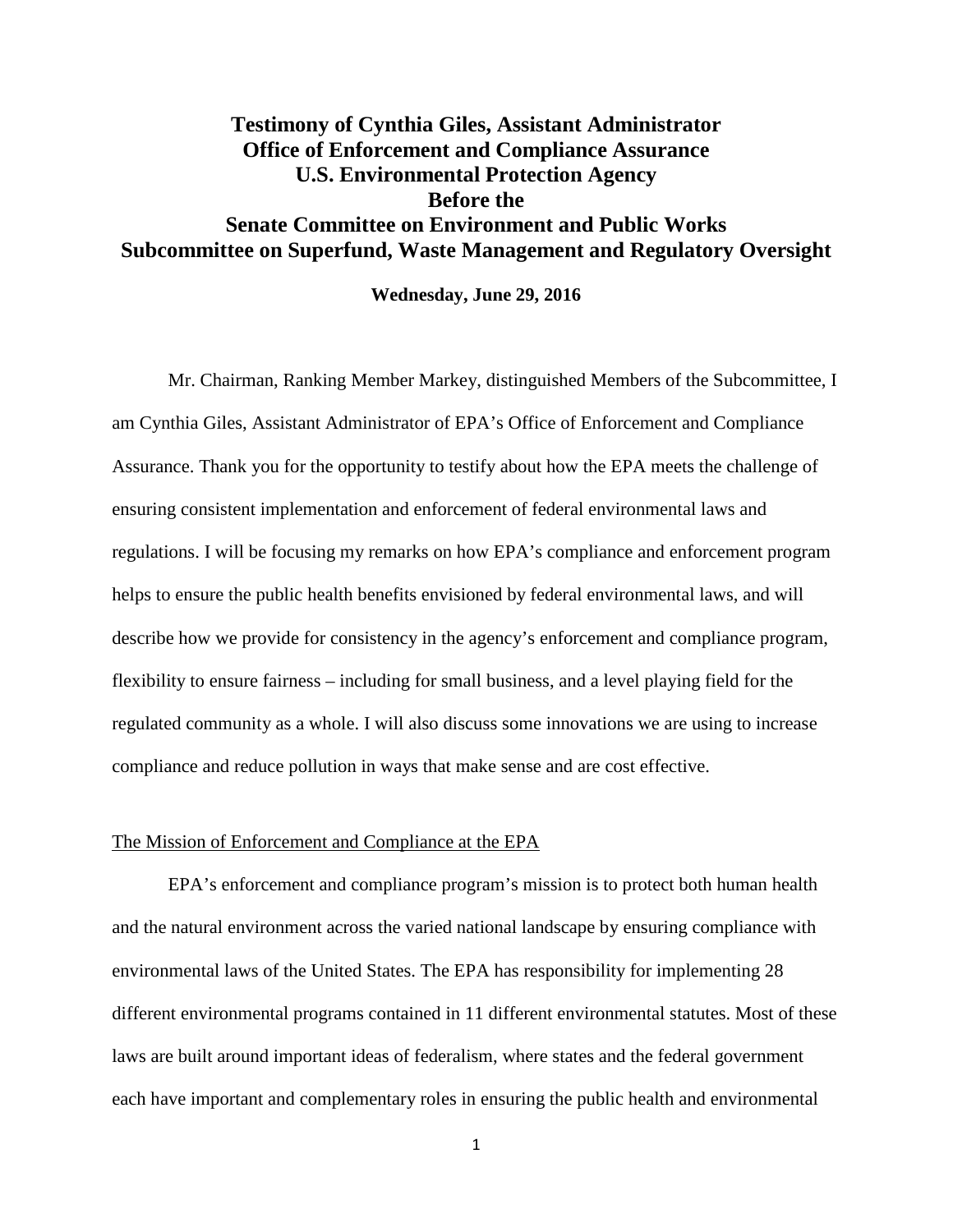benefits the laws were designed to achieve. EPA's enforcement program includes both civil and criminal enforcement of the federal environmental laws as well.

The EPA is proud of the environmental progress in the United States over the last several decades, due in large part to the combined efforts of tribal, state and federal governments to ensure compliance with federal laws. We don't just set standards to protect public health and the environment, we work hard to ensure that we actually achieve them. During the more than seven years that I have been in this job, one thing I have learned is that the EPA and states share a strong commitment to a clean environment for our citizens. And we also all know that a strong compliance and enforcement program is necessary both to achieve those health protections and to ensure that the companies that play by the rules are not put at an unfair competitive disadvantage.

# Consistency and Flexibility in Enforcement

EPA's compliance and enforcement program – both civil and criminal – is implemented across the country by our headquarters office in Washington, D.C. as well as our ten regional offices. The regional offices support the national program while tailoring their expertise and work to address specific regional issues. They also coordinate with their state, local and tribal counterparts to ensure that EPA's work complements state and tribal environmental priorities.

The Enforcement and Compliance Assurance program employs statute-specific policies and guidance to address compliance monitoring, enforcement responses to violations, responsible party cleanups, and penalty assessment, all of which were created to provide consistency across the regions and headquarters. While we recognize that consistency is important, we know that we must also be sensitive to the unique or differing circumstances of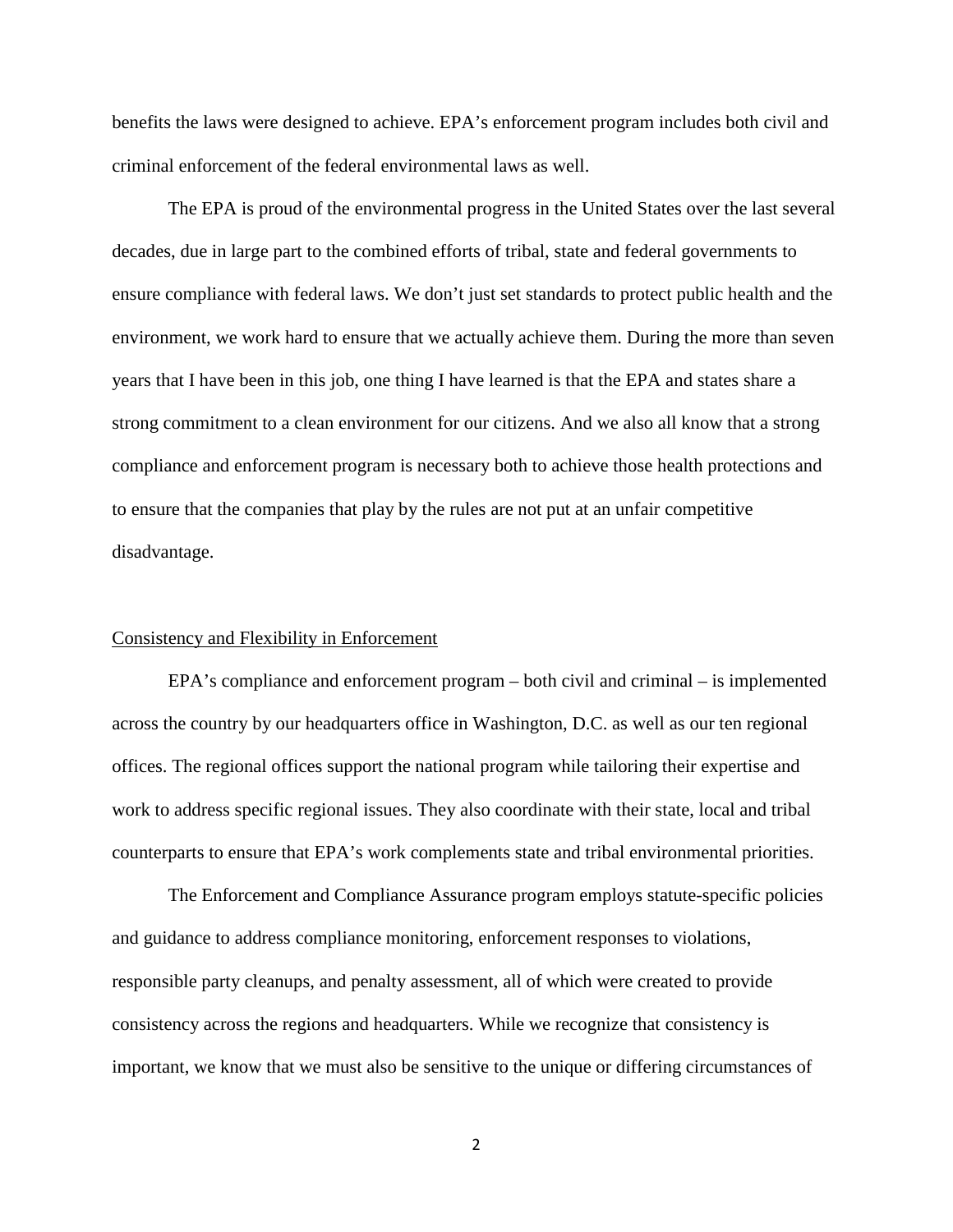individual situations. We know that states and the regulated community want the same things: consistency and fairness, as well as flexibility to adapt to the realities on the ground.

# Compliance Assistance and Support for Small Businesses

The EPA recognizes the role and position of small businesses in the nation's economy, and the unique challenges they face. To that end, the agency has developed innovative compliance assistance tools to help the regulated community understand and comply with environmental requirements – particularly small businesses. First, the EPA prepares Small Entity Compliance Guides when a rule may have a significant economic impact on small entities, pursuant to the Small Business Regulatory Enforcement Fairness Act (SBREFA). These Compliance Guides explain in plain English the actions that a small entity must take to comply with the rule. Second, the EPA works with outside organizations to operate 15 web-based Compliance Assistance Centers that received over 2.5 million visitors in FY 2015. The EPA also maintains a number of topic specific hotlines for responding to requests for information.

EPA's enforcement policies and practices are also designed to accommodate small businesses. In recognition of our enforcement and compliance efforts, the Small Business Administration has given the EPA an "A" rating every year since 2005.

## Overview of the Enforcement Process

EPA's enforcement and compliance program is focused on pollution problems that impact American communities. In both civil and criminal enforcement, our objective is to address the most serious water, air and chemical hazards.

For the civil compliance program, EPA's regional offices, together with their state, local and tribal partners, monitor compliance through inspections of facilities and other activities to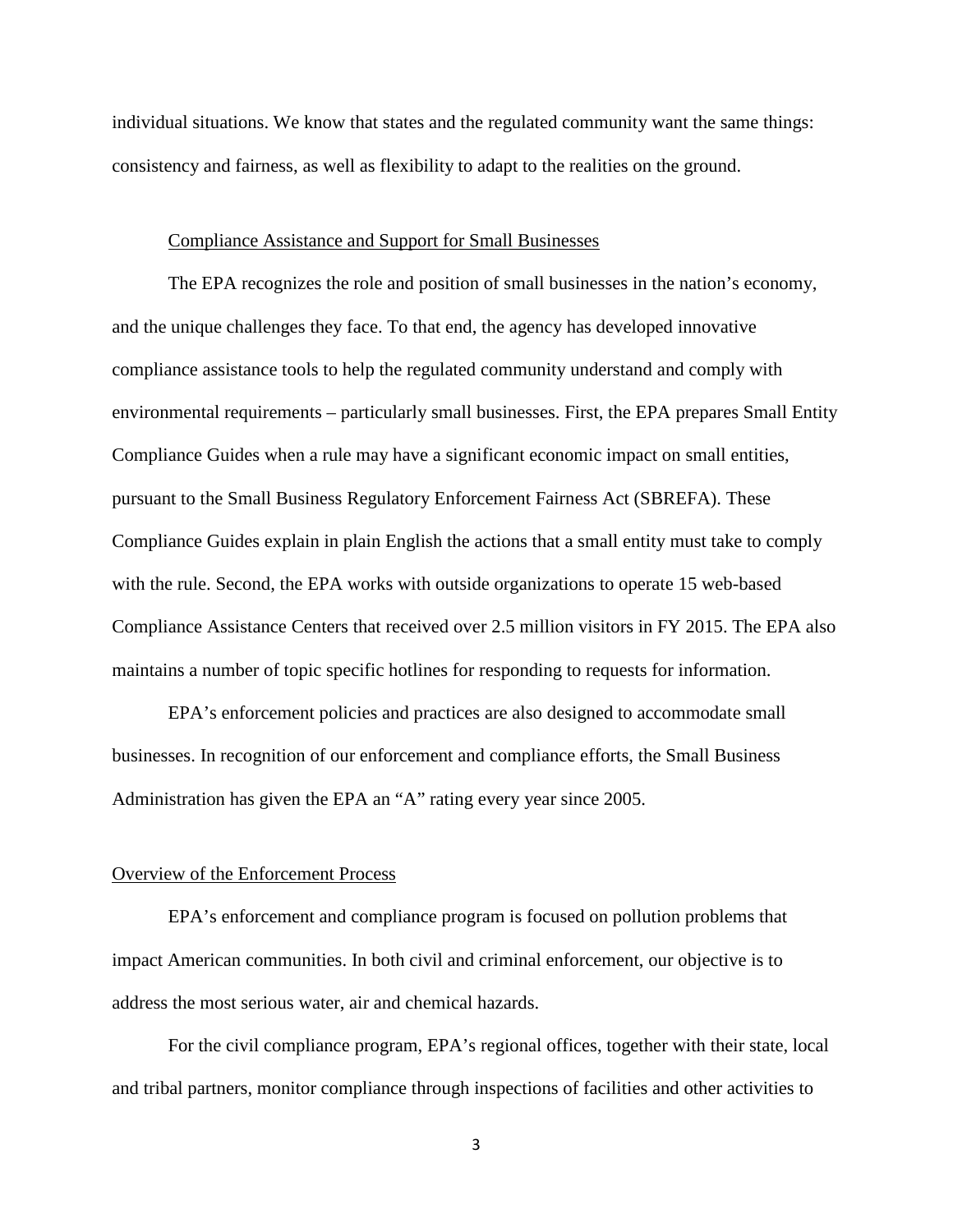gather compliance-related information. Where significant violations are found, and federal enforcement is appropriate, the EPA will work with the regulated entity to remedy the violation and resolve the matter. The vast majority of all cases brought by the EPA are resolved on consent, through a mutually agreeable settlement. Most cases, approximately 90 percent, are handled administratively, while larger, more complex matters are usually handled as civil judicial cases, in conjunction with the U.S. Department of Justice (DOJ). Civil judicial cases are often brought jointly by both the EPA and states and we routinely share information with states and discuss division of work. EPA's objective in all cases is to secure compliance with the law in order to protect the environment, to safeguard communities from exposure to unhealthy pollutants, and to ensure a result that is fair – to the defendant, to the defendant's competitors, and to the public impacted by the violations**.** 

The EPA also works with states, tribes and local governments to implement an effective cleanup enforcement program. The EPA engages responsible parties to perform investigations and cleanups of Superfund sites instead of using taxpayer funds to clean them up. Encouraging responsible parties to enter into cooperative cleanup settlements has reduced the need for litigation, cleaned up thousands of communities, and saved the American taxpayer billions of dollars in cleanup expenses. EPA's enforcement program has also facilitated the cleanup and sustainable reuse of contaminated properties throughout the country using tools and policies developed to promote land revitalization.

The agency also undertakes criminal investigations and works with DOJ to prosecute the most egregious violators of our nation's environmental protection statutes. EPA maintains a strong working relationship with DOJ and U.S. attorneys for these matters. We also work closely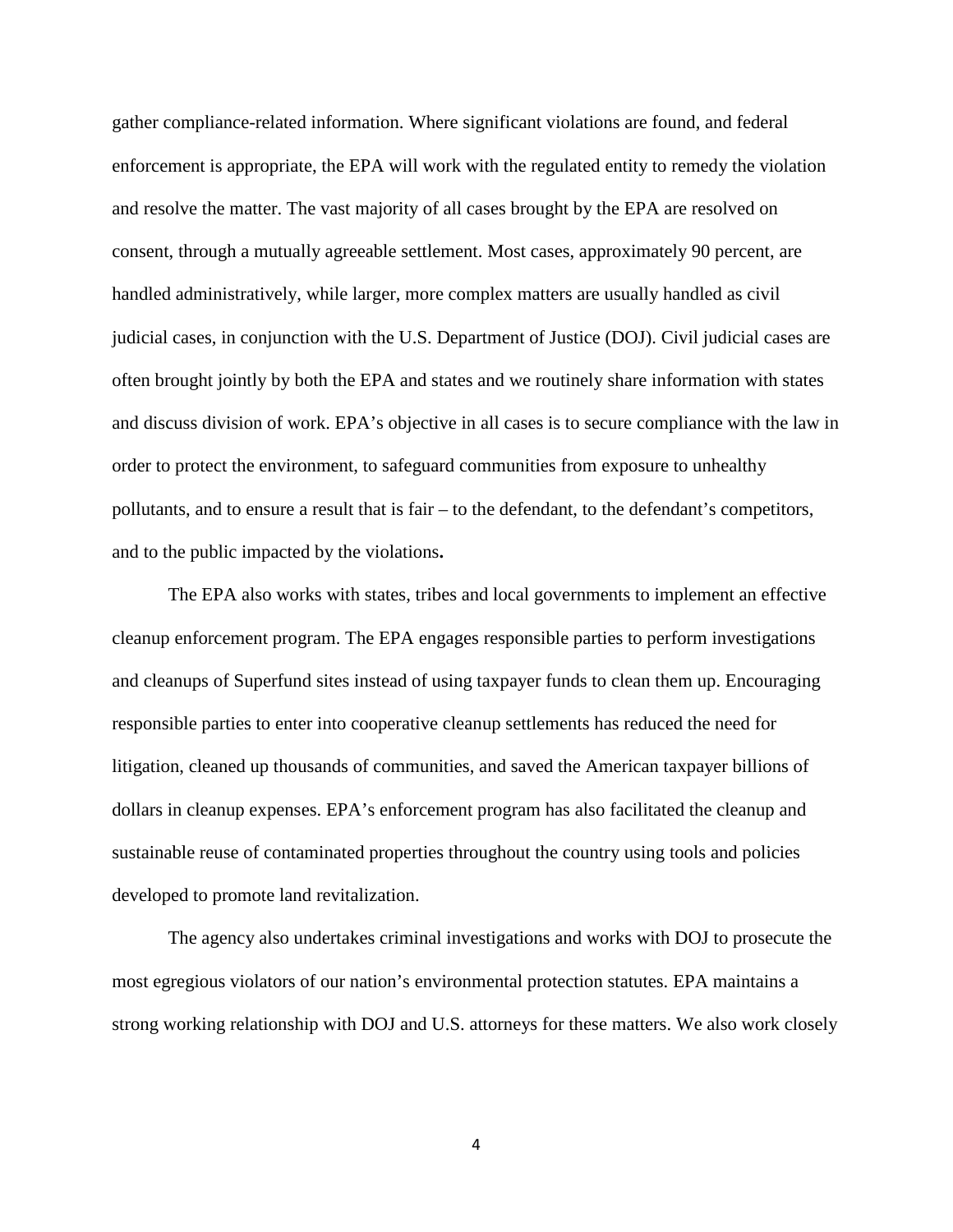with our law enforcement partners at the state and local levels, with states often taking the lead on prosecuting environmental crimes that endanger public health and damage the environment.

# Next Generation Compliance

The EPA is currently undertaking an effort to modernize its enforcement program using the Next Generation (Next Gen) Compliance initiative. Next Gen is based on the principle that today's environmental challenges require a modern approach to compliance with new information tools and approaches while strengthening vigorous enforcement as the backbone of environmental protection. Better pollution monitoring and reporting helps to identify problems before they become really serious--helping save time and money for regulated entities while also saving money for taxpayer funded regulators at the tribal, state, and federal levels. The National Pollutant Discharge and Elimination System (NPDES) e-reporting rule that was finalized earlier this year is an example of how technology can help realize these improved outcomes. Filing water pollution discharge information electronically, rather than creating excess paperwork, saves states time and improves outcomes for industry by eliminating opportunities for data errors, while creating opportunity for greater transparency.

#### Conclusion

Over the last four decades, the EPA, working with our state, local and tribal partners, has made tremendous progress toward achieving cleaner air, water and land for our nation. A strong enforcement and compliance program has helped to make this possible. We will continue to work with states, tribes and local governments to take advantage of innovations and make smart choices about priorities, ensuring that public health comes first. We know that achieving that goal requires consistency, a level playing field for industry and stakeholders and flexibility that